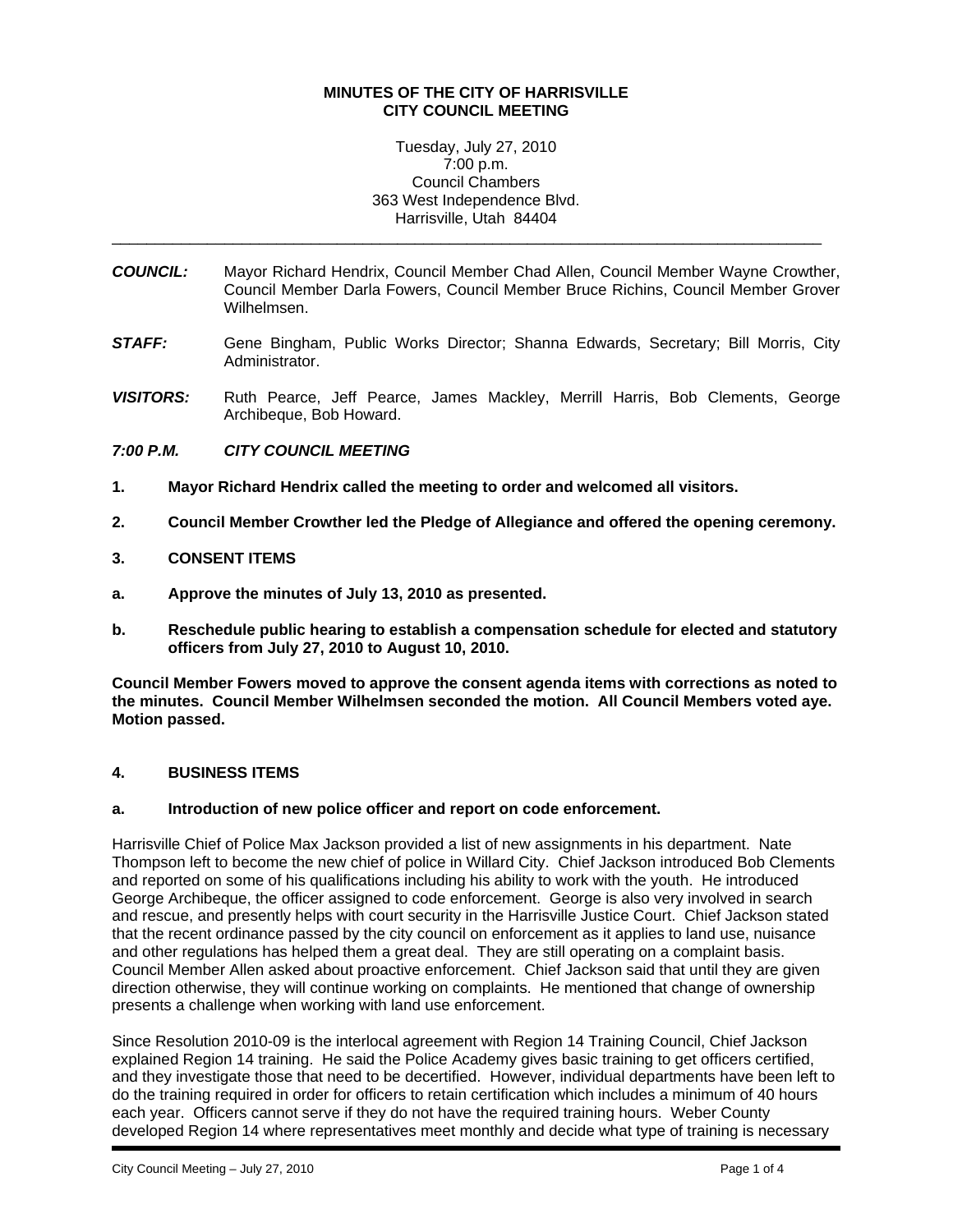for this region - Weber/Morgan. The dues paid by each entity are used to bring in qualified training based on the needs determined.

Mayor Hendrix thanked Chief Jackson. He commented that when the new officers are up to speed, maybe they could become more proactive on enforcement.

# **b. Weber Mosquito Abatement District Annual Report.**

Merrill Harris reviewed the report with Council Members. He stated that having their own airplane has given the district the ability to get mosquitoes under control early. He said we are lucky to have a director with such a passion for controlling mosquitoes. They keep track of calls and go out that night if they can. They have found success with treating in the mornings as well. He said the district constantly monitors mosquitoes throughout the county. Traps are checked and counts are taken of the different species, and these are sent to the lab to test for disease. He said they try to eliminate the larva before they hatch to minimize spraying in the air. Council member Fowers questioned why the report shows some numbers trapped in Harrisville higher than those of Plain City. Mr. Harris said a lot of the mosquitoes here develop from standing irrigation water and some come across from other locations.

## **c. Discussion and possible action on Ordinance No. 424, Repealing the R-6 and the R-3 zones in the land use ordinance.**

Bill Morris stated that the planning commission was favorable to repeal the R-3 and R-6 zones. Planning Commission does want to revise the cluster development ordinance to work a way to bring the patio home element back in. Until then, there will be no R-3 / R-6 allowed. The existing R-5/6 and R-3 zones will stay on the Zoning Map. Multiple family dwellings will be stricken. Commissioners will review a proposed revision to the cluster development ordinance in August. Since the smaller lot zones are being removed, Council Member Crowther suggested permitting other animal raising in the R-1-10 Zone where lots qualify with enough property. He suggested making television and satellite dishes, including ham radio towers, conditional rather than permitted in all residential zones. Council members agreed to these two changes.

**Council Member Allen motioned to approve Ordinance Number 424, Repealing the R-6 and the R-3 zones in the Land Use Ordinance with the changes suggested in this meeting. Council Member Richins seconded the motion. Roll call vote. All Council Members voted yes. Motion passed.** 

#### **d. Discussion and possible action on Ordinance No. 425, Trails & Pathways General Plan Element.**

Bill Morris explained that this is a product of a cooperative effort between the cities in Weber County to coordinate pathways and trails so they flow from city to city. That committee presented the final plan to WACOG and they forwarded it to all cities. The Weber County Cooperative Pathways Master Plan is Exhibit A of the ordinance, and the maps displayed on the council room wall are Exhibits B and C. Exhibit D is the city specific map. Bill Morris pointed out that the Planning Commission desired to provide better linkage to Farr West and recommended adding a bike/pedestrian trail along West Harrisville Road to Farr West. Bill Morris said that he would like to retitle the ordinance Cooperative Pathways Master Plan.

Council Member Richins pointed out a typographical error, and he questioned the feasibility of a proposed walking/biking pathway along the Western Irrigation Canal. He thinks there is a good easement there but does not think it is a smart thing to do because of safety. Bill Morris stated that proposed trails shown on the map are suggestions that could be developed at some time. He pointed out that there are still some places where it is open and could be developed, but it may be hard to put the whole trail in through the already developed areas. Mayor Hendrix said it could be left in because it is indicated as a proposed future trail. Council Member Fowers suggested using the word "may" in each instance after the word "city officials" in paragraph 10.04.050. She also noted a couple of typographical errors. Council Member Richins pointed out some errors to the city specific map, Exhibit D. The existing walking path is shown from Concord Circle to the park, and it is actually from Franklin Circle. He said that the walking trail from

i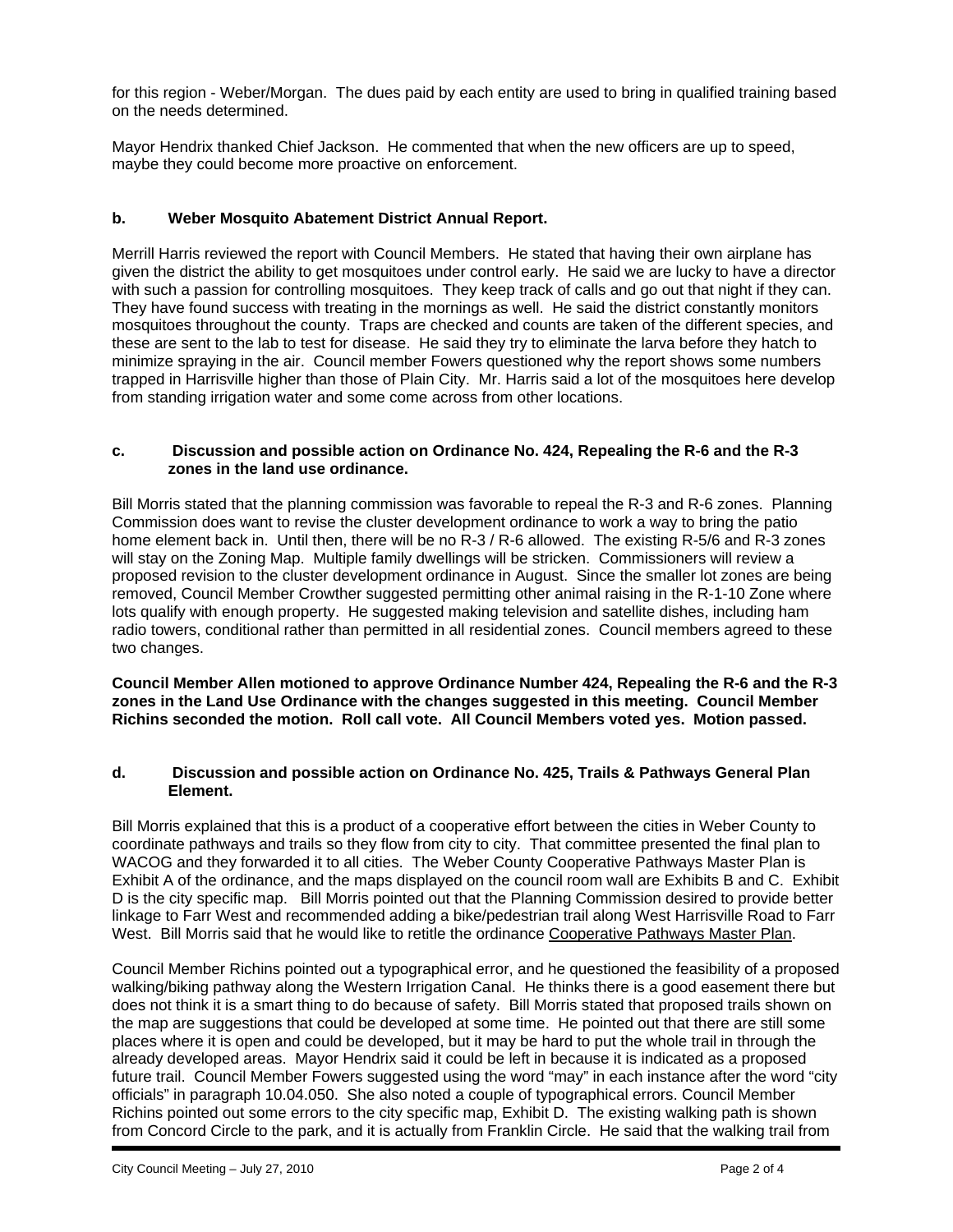the main park detention basin to the bridge across the canal is existing rather than proposed. The canal bridge and pathway to 1500 North are in the wrong location on the map.

He also questioned why the pathway along Highway 89 is shown as proposed when it exists. Bill Morris explained that the bike pathway is not marked on the roadway. A bike path needs to be marked by an arrow showing direction of travel. Council Member Crowther suggested a bike path on the west side of Highway 89 so bikers can have a route to return to the city. If Larsen Lane is widened in the future, Council Members agreed to add a pedestrian/bike pathway along both sides. In the text of the ordinance, paragraph 10.24.020.3.a. Council Member Crowther suggested taking out "(portions of north Harrisville Road and 750)" and Council Member Fowers suggested adding "in some areas" in place of what he suggested be removed. Council Member Crowther suggested including on the map a pedestrian/bike path along 750 West from West Harrisville Road to Highway 89. Bill Morris will make the wording in the ordinance read so that it allows Weber County to update their exhibits without revisiting the ordinance each time. Mayor Hendrix suggested the text of the ordinance be amended to conform with changes to the map suggested in this meeting.

**Council Member Wilhelmsen motioned to table action on Ordinance Number 425, Cooperative Pathways Master Plan, until the suggested changes are made. Council Member Fowers seconded the motion. All Council Members voted yes. Motion passed.** 

#### **e. Discussion and possible action on Resolution No. 2010-09 Interlocal Agreement with Region 14 Training Council.**

Bill Morris mentioned that Chief Jackson introduced the Region 14 Training Council earlier in the meeting. Council Member Fowers suggested the word "participant" be replaced with "public safety" in the title of the resolution. Bill Morris said the City's contribution was included in this FY budget year.

#### **Council Member Fowers motioned to approve Resolution Number 2010-09, Interlocal Agreement with Region 14 Training Council with the change in the title as noted. Council Member Wilhelmsen seconded the motion. All Council Members voted yes. Motion passed.**

A Council Member will need to be assigned as required in the resolution under Article Nine-Administration.

# **5. PUBLIC COMMENTS**

None.

i

# **6. MAYOR/COUNCIL FOLLOW-UP**

Bill Morris reported that there were not enough applicants to fill the judge position to meet the state quota of nine. The position will be advertised again and if the number of applicants is still below the quota, the committee will be given permission to proceed. Bill Morris said the process should be completed by the second meeting in August for council to confirm the selection. If the person selected is not certified as a judge, it will be necessary for the person to be trained.

Bill Morris reported on a grant he is interested in pursuing that could help with the main park reconstruction. It is a federal land and water conservation grant that requires a 50/50 match and the City could count the RAMP money recently received toward the 50/50 match. If the city gets the grant, the whole park could be redeveloped at once rather than phased. Bill Morris said he is quite excited because Harrisville meets qualifications for the grant. Council Members authorized staff to request the grant which is due by October 18, 2010. Mayor Hendrix will need to ask for an extension of the completion time on the RAMP grant, but staff will handle the grant application.

Bill Morris reported on the situation with Bona Vista concerning the road condition of 750 West. He reported that Bona Vista agreed to pay the full amount of their portion of the chip and seal.